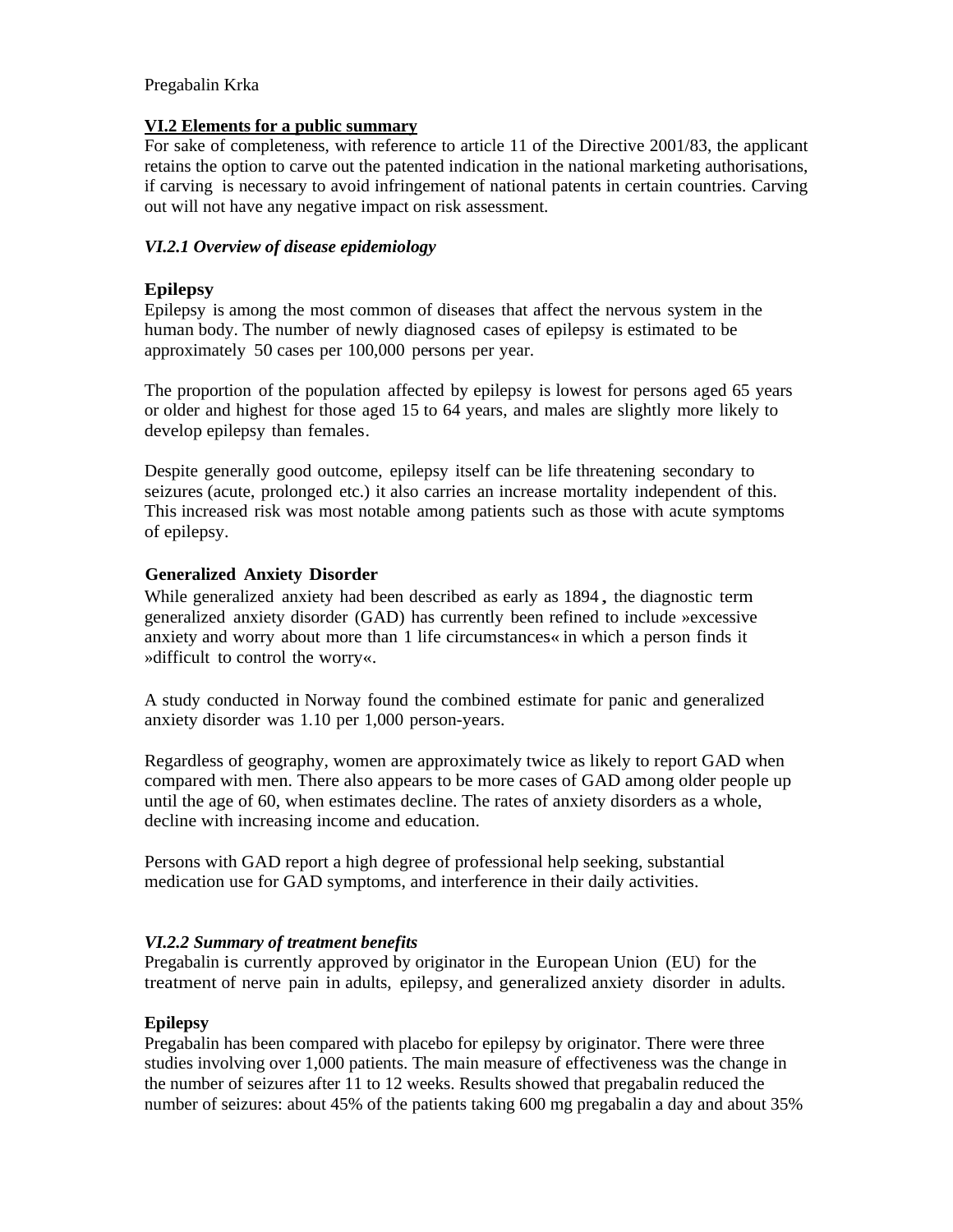of those taking 300 mg pregabalin a day had a reduction in seizures of 50% or more. This compared with about 10% of the patients taking placebo.

#### **Generalised Anxiety Disorder**

Pregabalin has been compared with placebo for generalised anxiety disorder by originator. There were eight studies involving over 3,000 patients. Effectiveness was measured using a standard anxiety questionnaire after four to eight weeks. Results showed that pregabalin was more effective than placebo: 52% of the patients taking pregabalin had an improvement of 50% or more, compared with 38% of the patients taking placebo.

#### *VI.2.3 Unknowns relating to treatment benefits*

The safety and efficacy of pregabalin in children before the age of 12 years and in adolescents (12-17 years of age) have not been established. No data are available.

*VI.2.4 Summary of safety concerns*  **Important identified risks**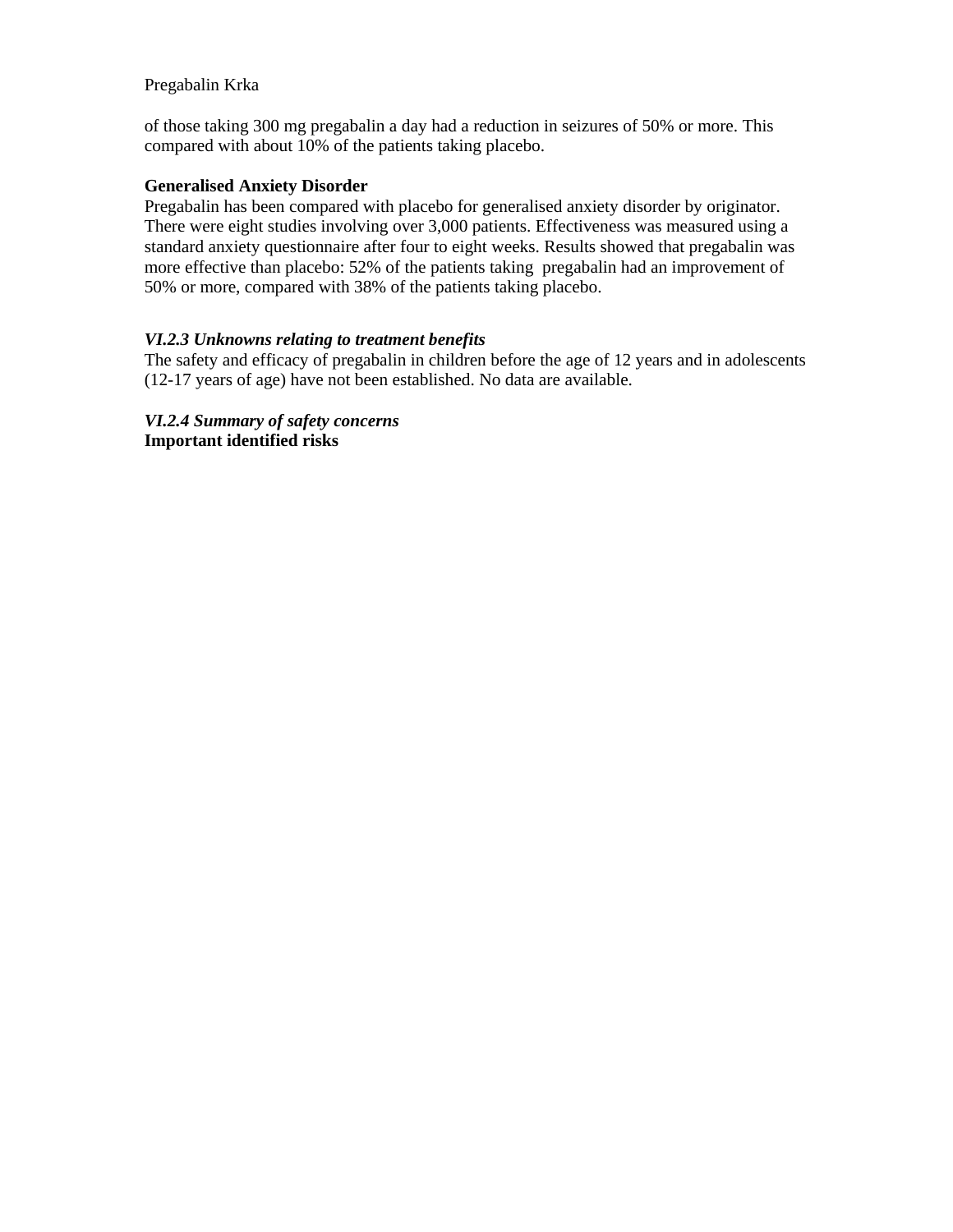| <b>Risk</b>                                                                                       | What is known                                                                                                                                                                                                                                                                                                                                                                                                                                                                                                                     | <b>Preventability</b>                                                                                                                                                                                                                                                                                                                                        |
|---------------------------------------------------------------------------------------------------|-----------------------------------------------------------------------------------------------------------------------------------------------------------------------------------------------------------------------------------------------------------------------------------------------------------------------------------------------------------------------------------------------------------------------------------------------------------------------------------------------------------------------------------|--------------------------------------------------------------------------------------------------------------------------------------------------------------------------------------------------------------------------------------------------------------------------------------------------------------------------------------------------------------|
| Weight gain                                                                                       | Some patients gain weight<br>while treated with pregabalin.                                                                                                                                                                                                                                                                                                                                                                                                                                                                       | Some patients with diabetes<br>who gain weight while taking<br>pregabalin may need an<br>alteration in their diabetic<br>medicines.                                                                                                                                                                                                                          |
| Swelling of the body<br>including extremities                                                     | Some patients develop<br>swelling of the body<br>including extremities.                                                                                                                                                                                                                                                                                                                                                                                                                                                           | Patients should inform their<br>doctor if they develop<br>swelling of their body.                                                                                                                                                                                                                                                                            |
| Dizziness, sleepiness, loss of<br>consciousness, fainting, and<br>potential for accidental injury | Pregabalin treatment has<br>been associated with<br>dizziness and somnolence,<br>which could increase the<br>occurrence of accidental<br>injury (fall) in older people.<br>There have also been post-<br>marketing reports of loss of<br>consciousness, confusion and<br>mental impairment.                                                                                                                                                                                                                                       | Patients should be advised to<br>exercise caution until they<br>are familiar with the potential<br>effects of the medicinal<br>product. Patients should not<br>drive, operate complex<br>machinery or engage in other<br>potentially hazardous<br>activities until you know<br>whether this medicine affects<br>your ability to perform these<br>activities. |
| Events after pregabalin<br>discontinuation                                                        | After stopping short-term and<br>long-term pregabalin<br>treatment, patients may<br>experience certain side<br>effects. These include trouble<br>sleeping, headache, nausea,<br>feeling anxious, diarrhoea,<br>flu-like syndrome,<br>convulsions, nervousness,<br>depression, pain, sweating,<br>and dizziness, suggestive of<br>physical dependence.<br>Concerning discontinuation<br>of long-term treatment of<br>pregabalin, data suggest that<br>the incidence and severity of<br>withdrawal symptoms may<br>be dose-related. | Patients should not stop<br>taking pregabalin unless their<br>doctor tells them to do so. If<br>treatment is stopped it should<br>be done gradually over a<br>minimum of 1 week.                                                                                                                                                                             |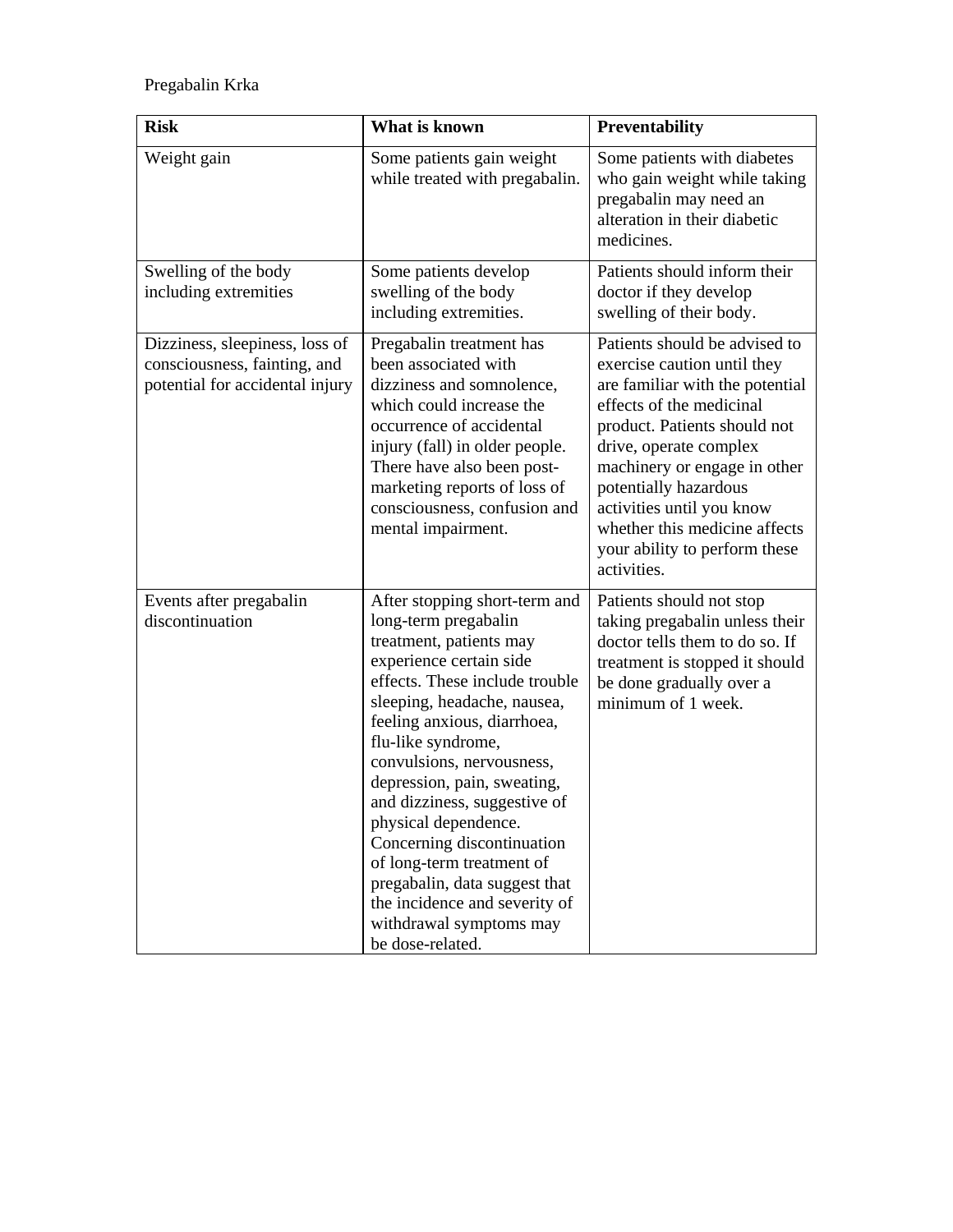| Interactions with other<br>medicines                 | Pregabalin and certain other<br>medicines may influence<br>each other (interaction).<br>When taken with certain<br>other medicines, pregabalin<br>may potentiate the side<br>effects seen with these<br>medicines, including<br>respiratory failure and coma.<br>The degree of dizziness,<br>sleepiness and decreased<br>concentration may be<br>increased if pregabalin is<br>taken together with medicinal<br>products containing:<br>oxycodone - (used as a pain-<br>killer), lorazepam $-$ (used for<br>treating anxiety), or alcohol. | Patients should tell their<br>doctor or pharmacist if they<br>are taking, have recently<br>taken or might take any other<br>medicines.                                                         |
|------------------------------------------------------|--------------------------------------------------------------------------------------------------------------------------------------------------------------------------------------------------------------------------------------------------------------------------------------------------------------------------------------------------------------------------------------------------------------------------------------------------------------------------------------------------------------------------------------------|------------------------------------------------------------------------------------------------------------------------------------------------------------------------------------------------|
| Euphoria                                             | Some patients treated with<br>pregabalin has experienced<br>elevated mood.                                                                                                                                                                                                                                                                                                                                                                                                                                                                 | Before taking pregabalin,<br>patients should tell their<br>doctor if they have a history<br>of alcoholism or drug<br>dependence.<br>Patients should not take more<br>medicine than prescribed. |
| Hypersensitivity reactions<br>and allergic reactions | Some patients taking<br>pregabalin have reported<br>symptoms suggesting an<br>allergic reaction. These<br>symptoms include swelling<br>of the face, lips, tongue, and<br>throat, as well as diffuse skin<br>rash.                                                                                                                                                                                                                                                                                                                          | Should patients experience<br>any of these reactions, they<br>should contact their physician<br>immediately.                                                                                   |
| Congestive heart failure                             | There have been reports of<br>heart failure in some patients<br>when taking pregabalin; these<br>patients were mostly older<br>with cardiovascular<br>conditions.                                                                                                                                                                                                                                                                                                                                                                          | Before taking this medicine<br>patients should tell their<br>doctor if they have a history<br>of heart disease.                                                                                |
| Vision-related events                                | Pregabalin may cause<br>blurring or loss of vision, or<br>other changes in eyesight,<br>many of which are<br>temporary.                                                                                                                                                                                                                                                                                                                                                                                                                    | Patients should immediately<br>tell their doctor if they<br>experience any changes in<br>vision.                                                                                               |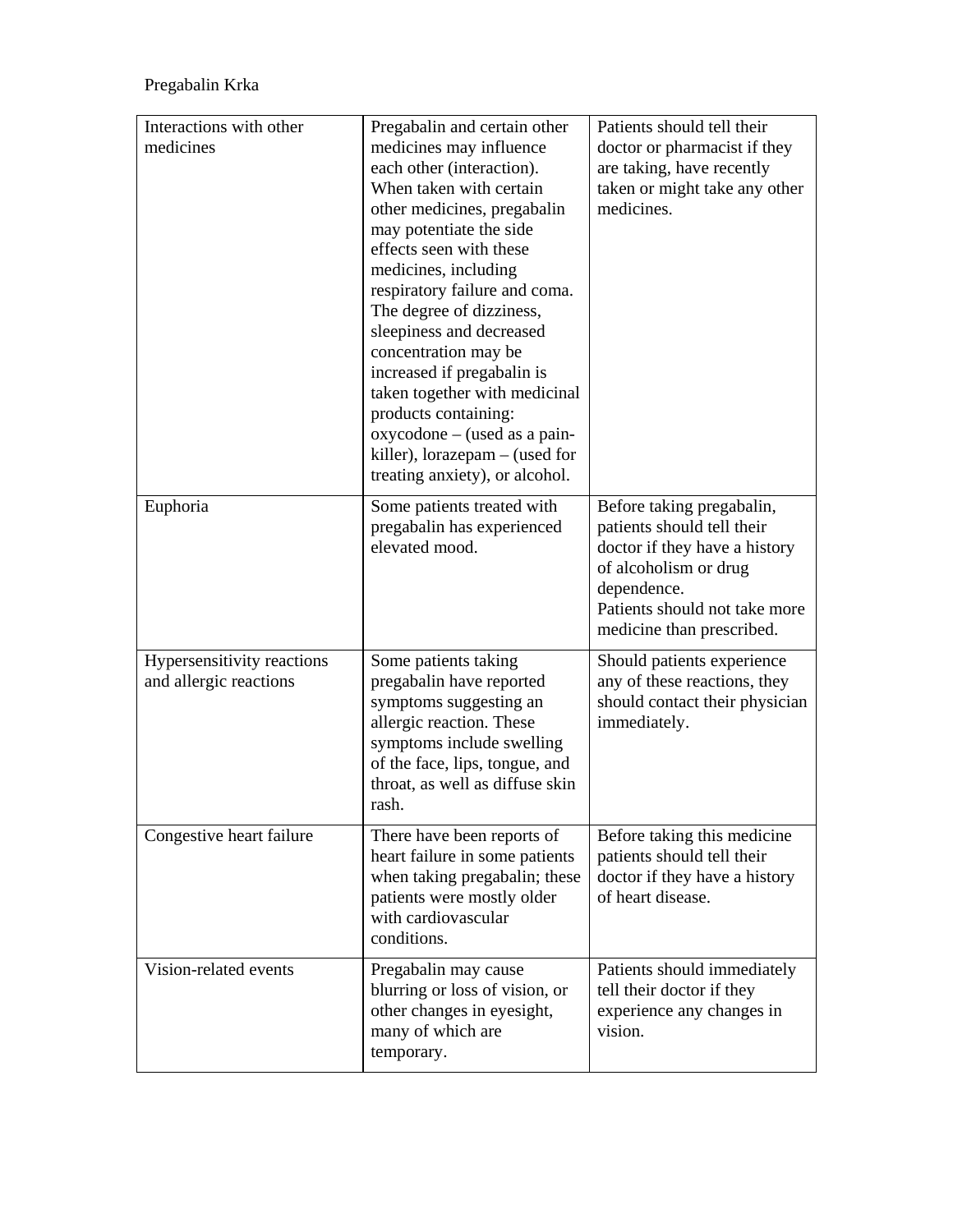| Abuse, misuse and drug<br>dependence | Reports of abuse, misuse and<br>drug dependence have been<br>received from patients. This<br>has not been observed during<br>clinical studies performed by<br>originator. | Before taking pregabalin<br>patients should tell their<br>doctor it they have a history<br>of alcoholism or any drug<br>abuse or dependence.<br>Patients should not take more<br>medicine than prescribed. |
|--------------------------------------|---------------------------------------------------------------------------------------------------------------------------------------------------------------------------|------------------------------------------------------------------------------------------------------------------------------------------------------------------------------------------------------------|
|--------------------------------------|---------------------------------------------------------------------------------------------------------------------------------------------------------------------------|------------------------------------------------------------------------------------------------------------------------------------------------------------------------------------------------------------|

| ппроглант роллиат гізкэ     |                                                                 |
|-----------------------------|-----------------------------------------------------------------|
| <b>Risk</b>                 | What is known                                                   |
| Thoughts of harming or      | A small number of people being treated with anti-epileptics,    |
| killing themselves          | including pregabalin, have shown a slightly increased risk of   |
|                             | suicidal behaviour or ideation. The mechanism of this risk is   |
|                             | not known and the available data do not exclude the             |
|                             | possibility of an increased risk for pregabalin. If at any time |
|                             | patients have these thoughts, they should immediately           |
|                             | contact their doctor.                                           |
| Cancer of the blood vessels | Cancer of the blood vessels has been observed in mice. This     |
|                             | has not been observed in rat and humans. This is mouse          |
|                             | specific and there is no evidence of an associated risk to      |
|                             | humans.                                                         |
| Use in children             | Pregabalin is not approved in patients less than 18 years of    |
|                             | age.                                                            |

## **Important potential risks**

## **Missing information**

| <b>Risk</b>                  | What is known                                                 |
|------------------------------|---------------------------------------------------------------|
| Pregnancy and breast-feeding | Pregabalin should not be taken during pregnancy, unless       |
|                              | patients are told otherwise by your doctor. Effective         |
|                              | contraception must be used by women of child-bearing          |
|                              | potential. If patients are pregnant or breast-feeding, think  |
|                              | they may be pregnant or are planning to have a baby,          |
|                              | patients should ask their doctor or pharmacist for advice     |
|                              | before taking pregabalin. It is not recommended to breast-    |
|                              | feed while using pregabalin as it is not known if pregabalin  |
|                              | may be found in breast milk. Patients should ask their doctor |
|                              | or pharmacist for advice before taking any medicine while     |
|                              | breast-feeding.                                               |

# *VI.2.5 Summary of risk minimisation measures by safety concern*

All medicines have a Summary of Product Characteristics (SmPC) which provides physicians, pharmacists and other health care professionals with details on how to use the medicine, the risks and recommendations for minimising them. An abbreviated version of this in lay language is provided in the form of the package leaflet (PL). The measures in these documents are known as routine risk minimisation measures. This medicine has no additional risk minimisation measures.

### *VI.2.6 Planned post authorisation development plan*

Not applicable. No postauthorisation studies are planned.